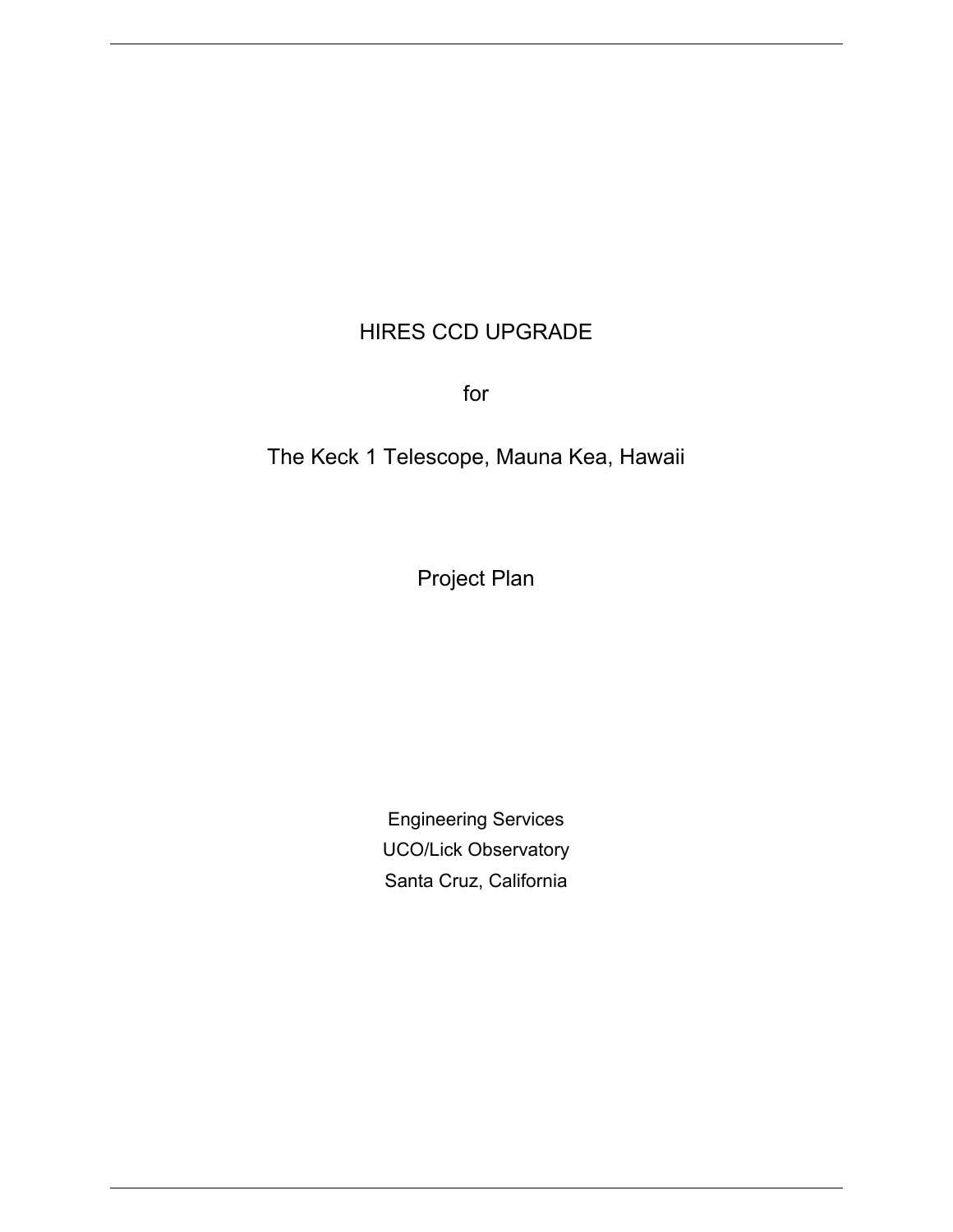# **Table of Contents**

| 3 <sup>1</sup> |  |
|----------------|--|
|                |  |
| 5              |  |
| 6              |  |
| 7 <sup>1</sup> |  |
| 8              |  |
| 9              |  |
|                |  |
|                |  |
|                |  |
|                |  |

# Figures

|--|--|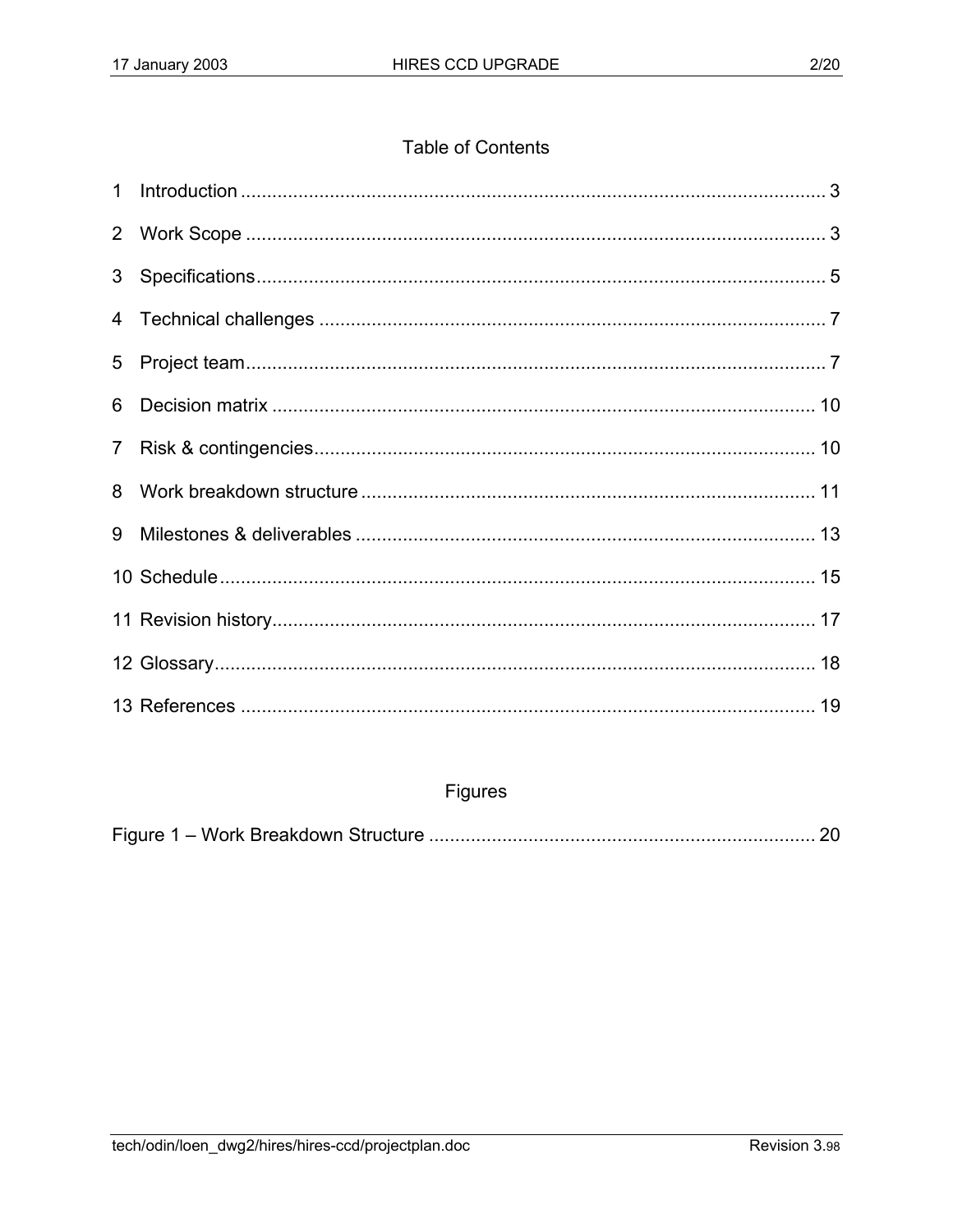# 1 Introduction

The purpose of this project is to upgrade the HIRES detector, dewar, and CCD electronics. The existing CCD is a 2k x 2k Textronix device with 24 micron pixels. The newsystem will consist of a mosaic of three 2k x 4k MIT/Lincoln Labs CCDs. These devices have 15 micron pixels and significantly improved response shortward of 380 nm compared to the current CCD. The goals are to

- 1 improve the blue/UV response (factor of 2 at 350nm)
- 2 increase the single-setting wavelength coverage
- 3 decrease the readout time (<30 seconds/readout)
- 4 reduce the readout noise (<3 e-/read).

The challenge to accommodate the larger geometry will extend to several levels. Mechanical packaging needs to be modified for the new mosaic and to handle the higher heating loads and cooling requirements. A new optical field flattener will be needed to accommodate the flat focal plane characteristics of the new mosaic and to fit with the new structure. Electronic requirements are now scaled by three and will drive packaging and complicate wiring, routing, connections, and feedthrus. Software must also be enhanced and upgraded to work with the new electronics and the higher image density.

- 2 Work Scope
- 2.1 CCD's
- 2.1.1 Testing

The candidate CCDs will be tested and evaluated. Operating constraints (like maximum operating temperature) will be identified and optimized operating parameters will be determined. Performance (quantum efficiency, charge transfer efficiency, etc.) will be measured.

### 2.1.2 Metrology

Making a coplanar array of CCD's is a challenge. To put the three CCD's in a coplanar mosaic requires very careful metrology of the CCD's. Custom CCD "feet" must be fabricated and tested with additional metrology.

#### 2.1.3 Mosaic assembly

The CCD's must be assembled on a mosaic backplane. This requires precise alignment of the CCD's and further metrology after the CCD's are mounted.

#### 2.2 Mechanical

### 2.2.1 Dewar

The dewar will grow in size to accommodate the larger mosaic. This requirement helps with the connector arrangement on the rear lid which provides electronic feedthrus to the pre-amplifier electronics. The existing 41 pin connector will be replaced with three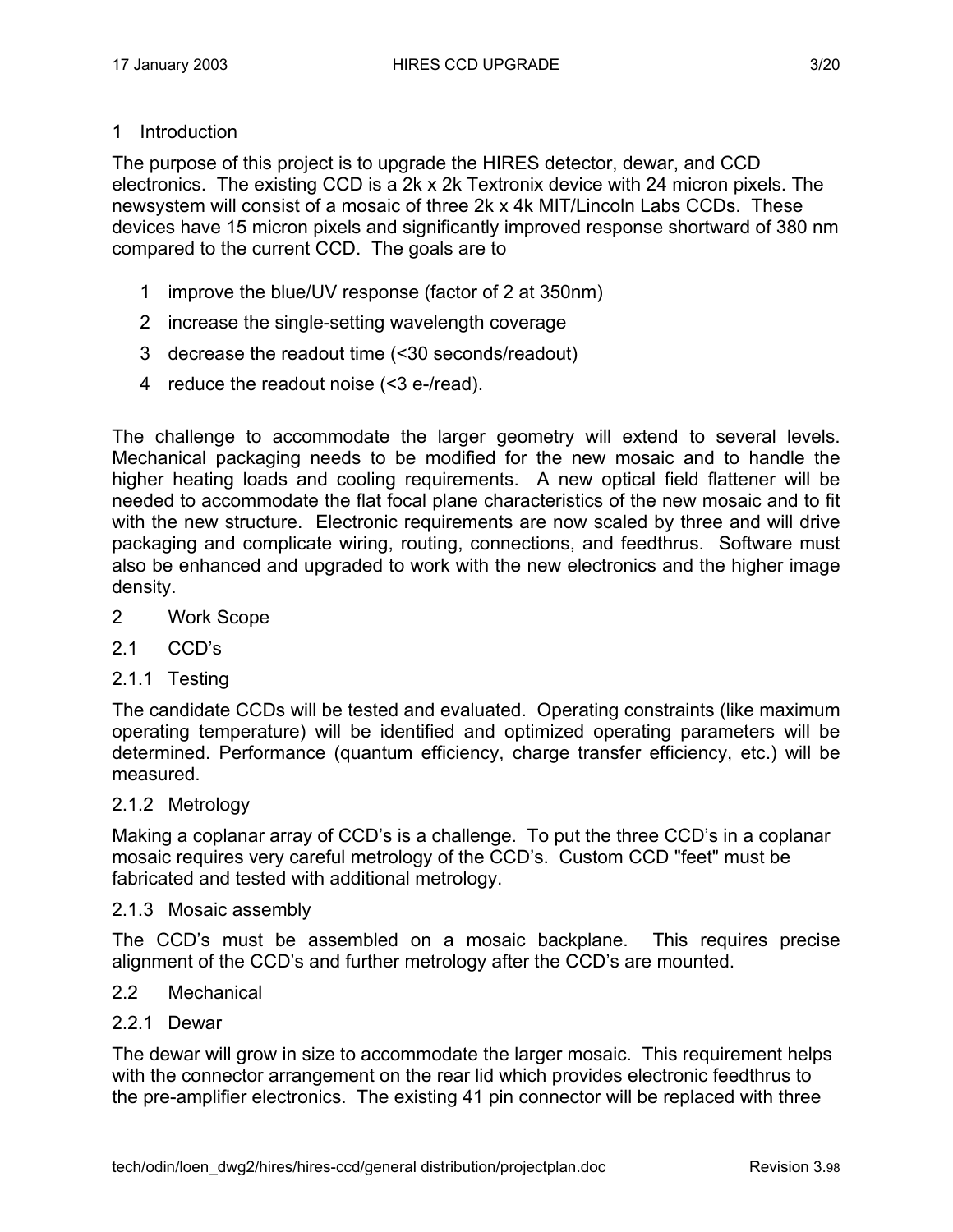miniature 51 pin DSUB connectors and 6 SMA connectors. At its other end, a new field flattener will be accommodated. The CCD support structure and back plate assembly will be patterned after DEIMOS. A getter will be added which will use zeolite as the absorber.

# 2.2.2 Electronic Packaging

The pre-amplifier housing, which attaches to the dewar, will be redesigned to accept the new and additional board it will contain. Access to boards and test points are critical, as well as shielding between the PCB's. New connector feedthrus from PAVE are being proposed and show great promise of improvement. Since they are not rated to our vacuum levels they will be tested to insure that they meet these requirements.

# 2.2.3 Cooling

Multiple CCD's and more electronics will result in a higher heat load. Care must be taken to ensure that the mosaic is maintained at its proper temperature. LN2 will continue to be used as the cooling method.

### 2.2.4 Miscellaneous

The spider support structure holding the dewar in place will be modified for the larger dewar housing. Routing of cables and wiring within shadows will be a bigger challenge because there will be more of them. Other items include such things as testing, fixturing, and preparation for shipping.

#### 2.3 Optics

A new field flattener window will be needed for two reasons. One is due to the increased size of the mosaic. The other is due to the flat focal plane characteristics of the new CCD's from Lincoln Labs. We already have in house an existing fused silica blank for the part. An AR coating is required and will be done at LLNL.

#### 2.4 Electronics

### 2.4.1 CCD Controller

The 1x3 CCD mosaic will require a more populated controller.

- A. The CCD controller will be built as a SDSU-2 controller rather than the SDSU-1 of the existing system. This new controller chassis will be different than the original chassis.
- B. An upgrade is desired for the Power Monitor board for better control and diagnostics for the system.
- C. There is also a preference to upgrade and re-layout the Utility Support board for better control of the shutter controller.

### 2.4.2 Electronics Box

New SDSU-2 dewar boards and cabling sets will be required. Design and layout of PCB's will need special consideration to space and configuration. A new power filter board for the three CCD's will also be needed along with a preamp and analog switch boards; a set for each CCD.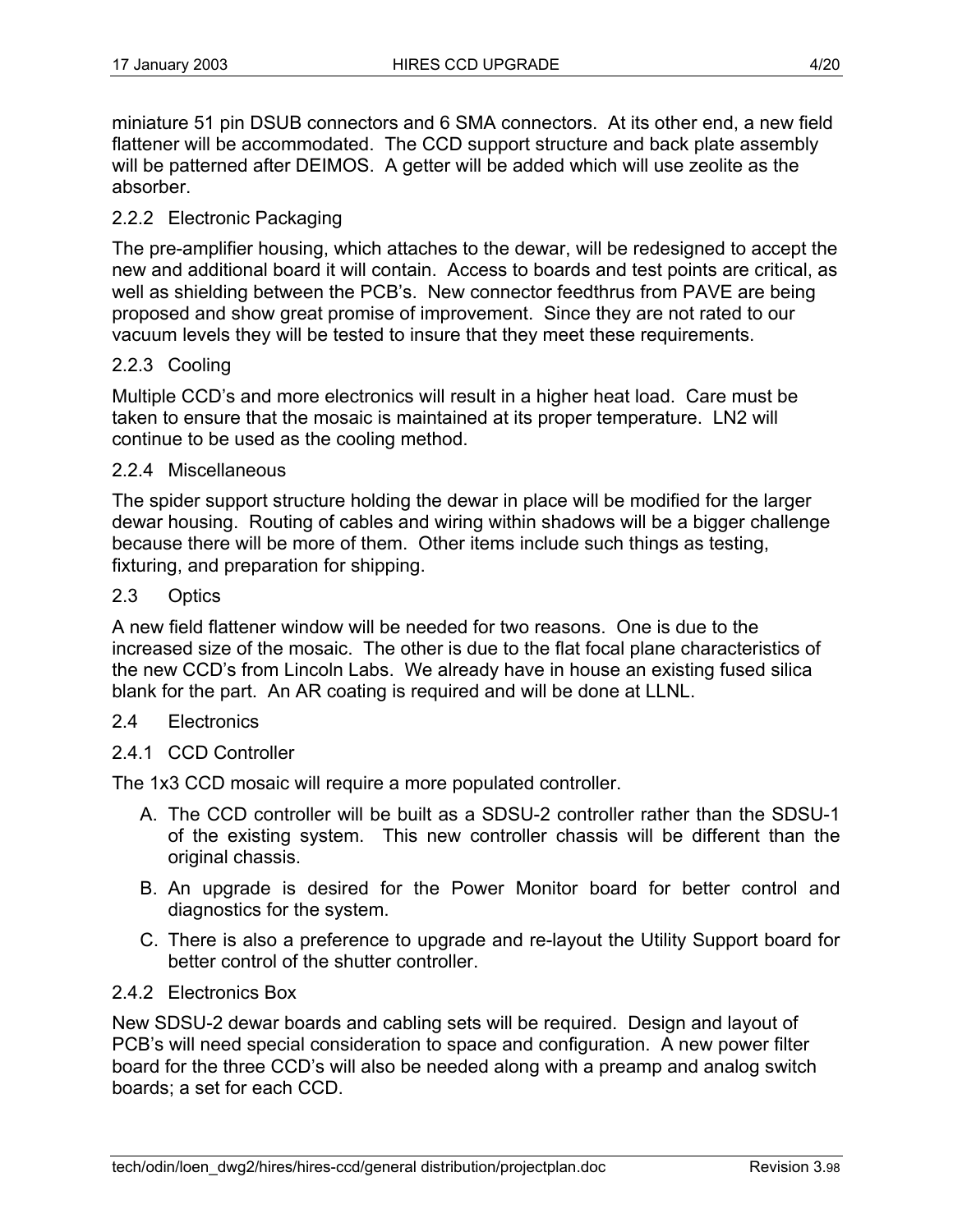# 2.4.3 VME Crate

A new off-the-shelf product of different size will be used for the new chassis. The Sparc-1E CPU board will be replaced with a Motorola MVME2304 board. Existing memory will be replaced with a 256K memory board.

# 2.4.4 Dewar

Cable sets and PCB's (for each CCD) need to be designed and built. Stuffing more components into the dewar will be a challenge

# 2.4.5 Miscellaneous

New hermetic feedthrus from Pave Technology are being considered. They are only rated to  $10^{-6}$  Torr. But if they can meet our vacuum requirements, they will greatly simplify and minimize the penetration footprint in the dewar lid. Getting the wiring thru this interface may be the driver on the dewar size. These Pave connectors will significantly minimize this risk.

# 2.5 Software

# 2.5.1 CCD Controller

Both the timing board DSP and utility board software will be replaced with second generation upgrades.

### 2.5.2 VME Crate

The VMEINF board DSP software will be replaced with a second generation upgrade. Motorola architecture S/W will replace the existing Sparc architecture VME S/W. And the single CCD temperature servo loop will be replaced with a multi CCD version instead.

### 2.5.2 Host Computer

Lickserv-1 will be replaced with lickserv-2 to permit mosaic readouts. DS9 will replace FIGDISP. New configuration files will be developed for the echelle simulator to map the mosaic. The "xpose" user interface will be updated or replaced for mosaic windows and binning.

### 3 Specifications

3.1 CCD

| <b>Item</b>               | Value          | <b>Units</b>     | <b>Comments</b> |
|---------------------------|----------------|------------------|-----------------|
| <b>AR Coating</b>         | 2              | UV/Blue          | <b>LLNL</b>     |
|                           | 1              | <b>Real Teal</b> |                 |
| Array size                | $2K \times 4K$ | $\blacksquare$   | 2048 x 4096     |
| <b>CCD Spectral range</b> | $3K-10K$       | Angstrom         |                 |
| CTE                       | .999997        | % / 100          | minimum         |
| Dark current              | $\mathbf{2}$   | e /hr/pxl        | @ $-130 °C$     |
| Operating temp            | -130           | °C               |                 |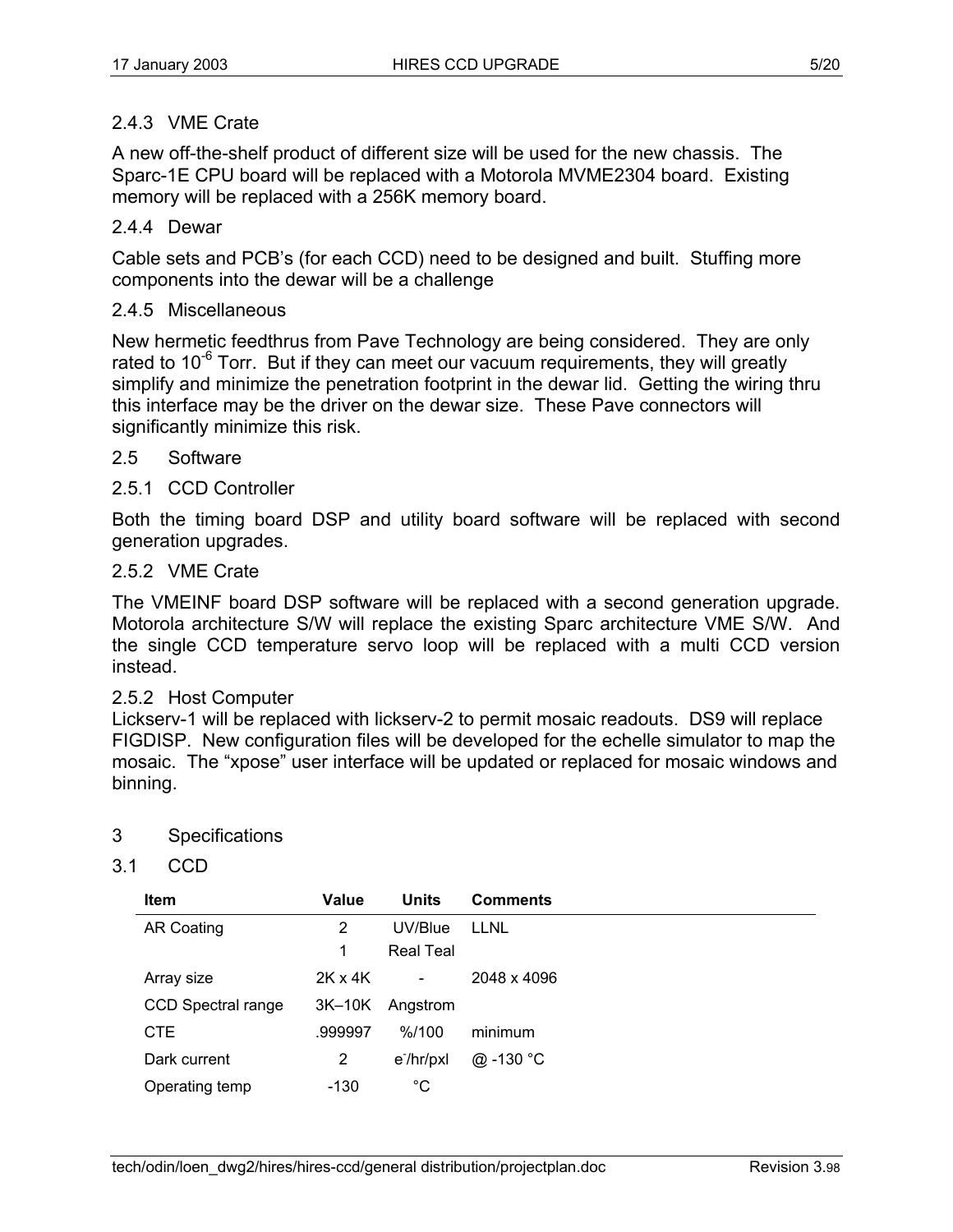| <b>Item</b>        | Value | Units | <b>Comments</b> |             |
|--------------------|-------|-------|-----------------|-------------|
| Pixel size         | 15    | ււm   |                 |             |
| Quantum efficiency | 75    | $\%$  | 3000 Angstrom   | MIT UV/blue |
|                    | 75    |       | 6000            |             |
|                    | 90    |       | 9000            | RealTeal    |
|                    | 30    |       | 10000           | RealTeal    |

# 3.2 Mechanical

| <b>Item</b>               | Value         | Units       | Comments                                      |
|---------------------------|---------------|-------------|-----------------------------------------------|
| CCD alignment             |               |             | X & Y; Best effort                            |
| <b>CCD flatness</b>       | 10            | μm          | Max., CCD plane z total flatness              |
| CCD gap                   | 50            | μm          | Max., Gap between CCD's; best effort          |
| CCD rotation              | $.05^{\circ}$ | degrees     | Max., Best effort                             |
| CCD temperature           | $-130$        | $^{\circ}C$ | Operating temp at Keck                        |
| Ion Pump                  |               |             | Varian, Model #919-0520, 2 liter/sec mini CFF |
| LN <sub>2</sub> hold time | 24            | hours       | minimum                                       |
| Mosaic flatness           | 10            | μm          | Peak-peak                                     |
| Mosaic roll adjustment    | ±.75          | degrees     | Set at alignment                              |

# 3.3 Optical

| Item              | Value                        | Units                        | Comments                    |
|-------------------|------------------------------|------------------------------|-----------------------------|
| Annulus flat      | $\qquad \qquad \blacksquare$ | $\qquad \qquad \blacksquare$ | Dewar side; edge to CA      |
| <b>AR Coating</b> |                              |                              | LLNL; details TBD           |
| CA - concave      | 152                          | mm                           |                             |
| CA - convex       | 174                          | mm                           |                             |
| Material          | $\qquad \qquad$              | $\qquad \qquad \blacksquare$ | Fused silica 7980, Grade 1B |
| <b>OD</b>         | 178                          | mm                           |                             |
| Radius, concave   | 948.192                      | mm                           |                             |
| Radius, convex    | 184.902                      | mm                           |                             |
| <b>Thickness</b>  | 48.041                       | mm                           |                             |

# 3.4 Electrical/Electronics

| Item                    | Value | Units  | Comments                       |
|-------------------------|-------|--------|--------------------------------|
| CCD flex circuit        | Tvpe  | $\sim$ | Straight (Right angle desired) |
| CCD flex circuit length | ა     | ın     |                                |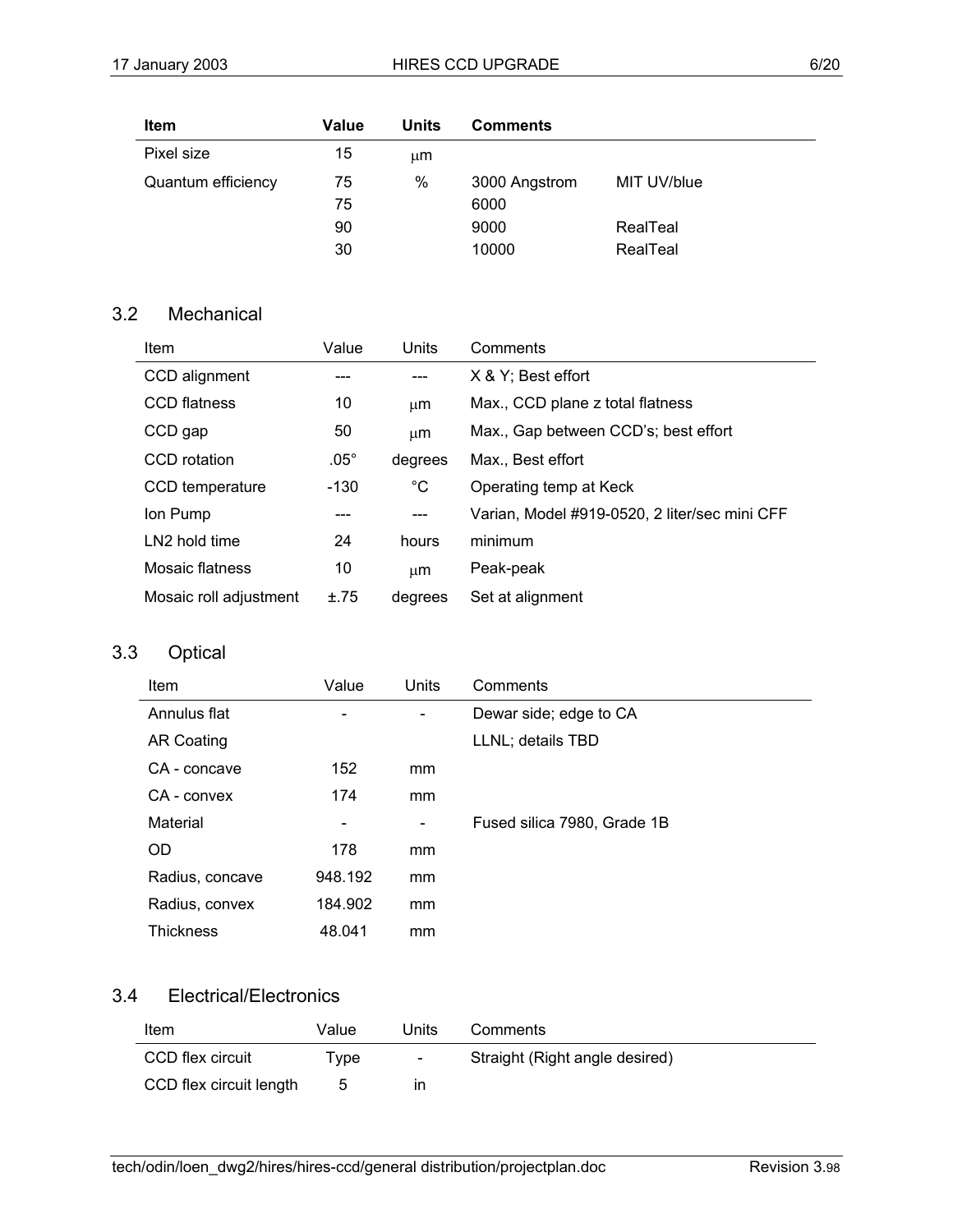|     | Electronics box power<br>comsumption | 6     | watts | 2 watts/CCD |  |
|-----|--------------------------------------|-------|-------|-------------|--|
| 3.5 | Software                             |       |       |             |  |
|     | <b>Item</b>                          | Value | Units | Comments    |  |
|     |                                      |       |       |             |  |

#### 4 Technical challenges

The three CCD mosaic is forcing the dewar to grow in size and to increase the number of electronic components and PCB's in the system. Those within the dewar and the electronics box will also be increasing the heat load. Adequate and efficient cooling will be required.

Electronics also shares the packaging challenge. There will be more boards, wiring, and cabling. More power dissipated in heat to deal with. Another concern is getting viable connector feedthrus that also do not have any out gassing problems associated with them.

Several concerns relate to the CCD's themselves. Will residual image be an issue and what should be done about it if it is. Anti-blooming clocks should be sufficient to avoid any charge bleeding problems for existing calibration schemes. And sufficiently low dard current should also be achievable.

#### 5 Project team

- 5.1 Barry Alcott, Electronics Lab Supervisor, 831-459-5509, *barry@ucolick.org*
	- Develop CCD Controller
	- chassis layout
	- controller
		- o EL-3193 Utility Support board mods & upgrades, artwork
		- o build controller
			- modular power supply
			- **build dewar electronics box**
		- o cabling
		- o testing and troubleshooting
	- Dewar shutter
- 5.2 Jerry Cabak, Senior Development Engineer, 831-459-5892, *cabak@ucolick.org*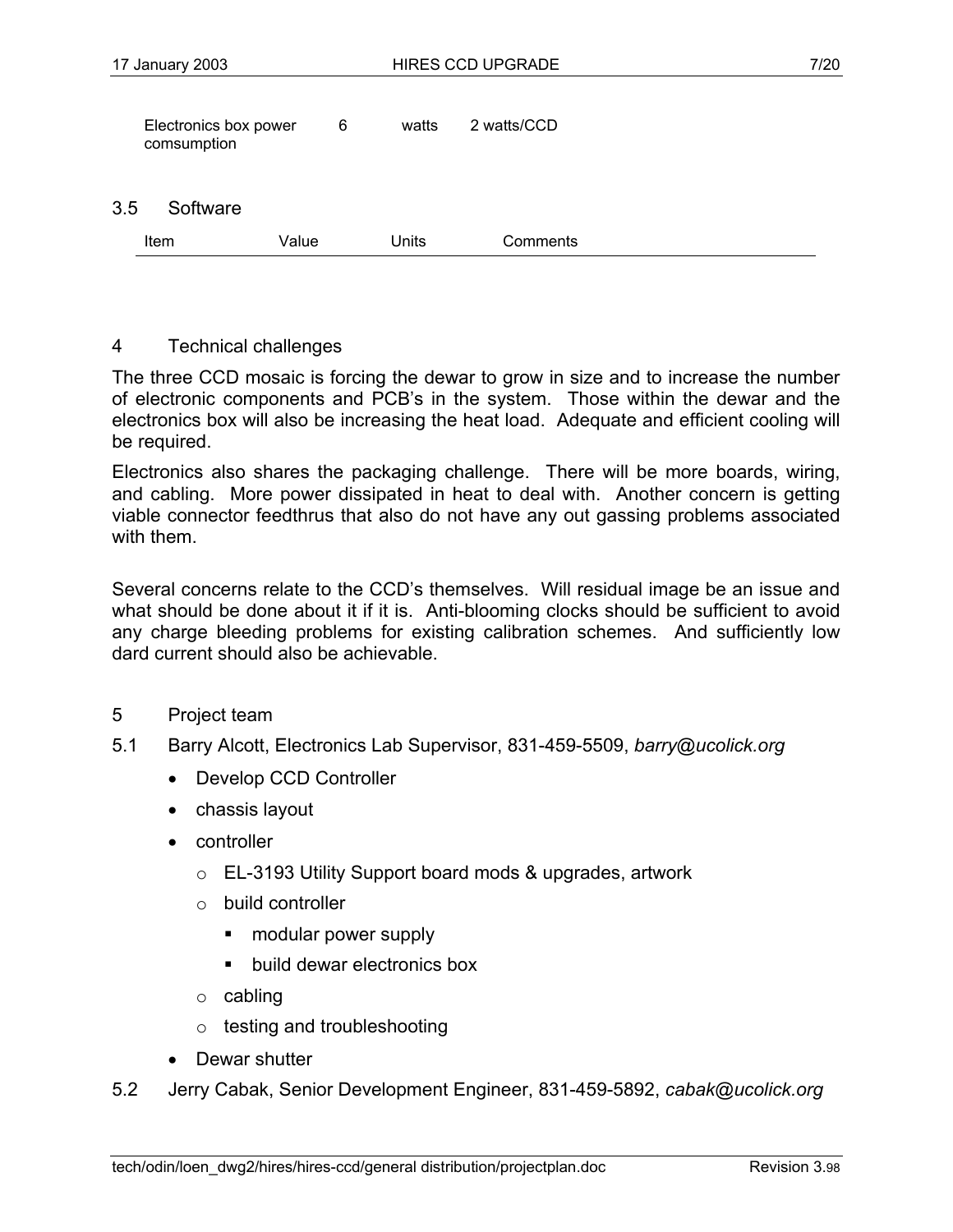- mechanical design & packaging
- Dewar
	- o CCD Mosaic support structure
	- $\circ$  dewar housing
	- o cold finger
- $\bullet$  cooling  $-$  LN2
- Dark slide design modification
- electronic equipment housing & enclosures, feedthrus, fittings
- testing
- mechanical part documentation and drawings
- shipping
- 5.3 Marlene Couture, Projects Analyst, 831-459-3293, *mc@ucolick.org*
	- Budget tracking and reports
	- labor statistics
	- Expense billing to CARA
- 5.4 Dave Cowley, Technical Facilities Manger, 831-459-2475, *cowley@ucolick.org*
	- Project manager, budget & task management, meeting coordinator
- 5.5 Kirk Gilmore, Specialist, 831-459-3184, *gilmore@ucolick.org*
	- CCD metrology
	- Mosaic assembly
- 5.6 Grant Hill, Support Astronomer, 808-881-3865, *ghill@keck.hawaii.edu*
	- Keck liaison
	- CARA requirements
- 5.7 Dave Hilyard, Optician Lick Optic Lab, 831-459-3269, *hilyard@ucolick.org*
	- Field flattener / Dewar window
		- o fabrication
		- o testing
		- o material procurement
- 5.8 Bob Kibrick, Director of Scientific Computing, 831-459-2262, *kibrick@ucolick.org*
	- Supervise S/W development and testing effort
	- Primary responsibility for new S/W for CCD controller and VME crate
	- Supervise and coordinate testing of new host S/W with Steve Allen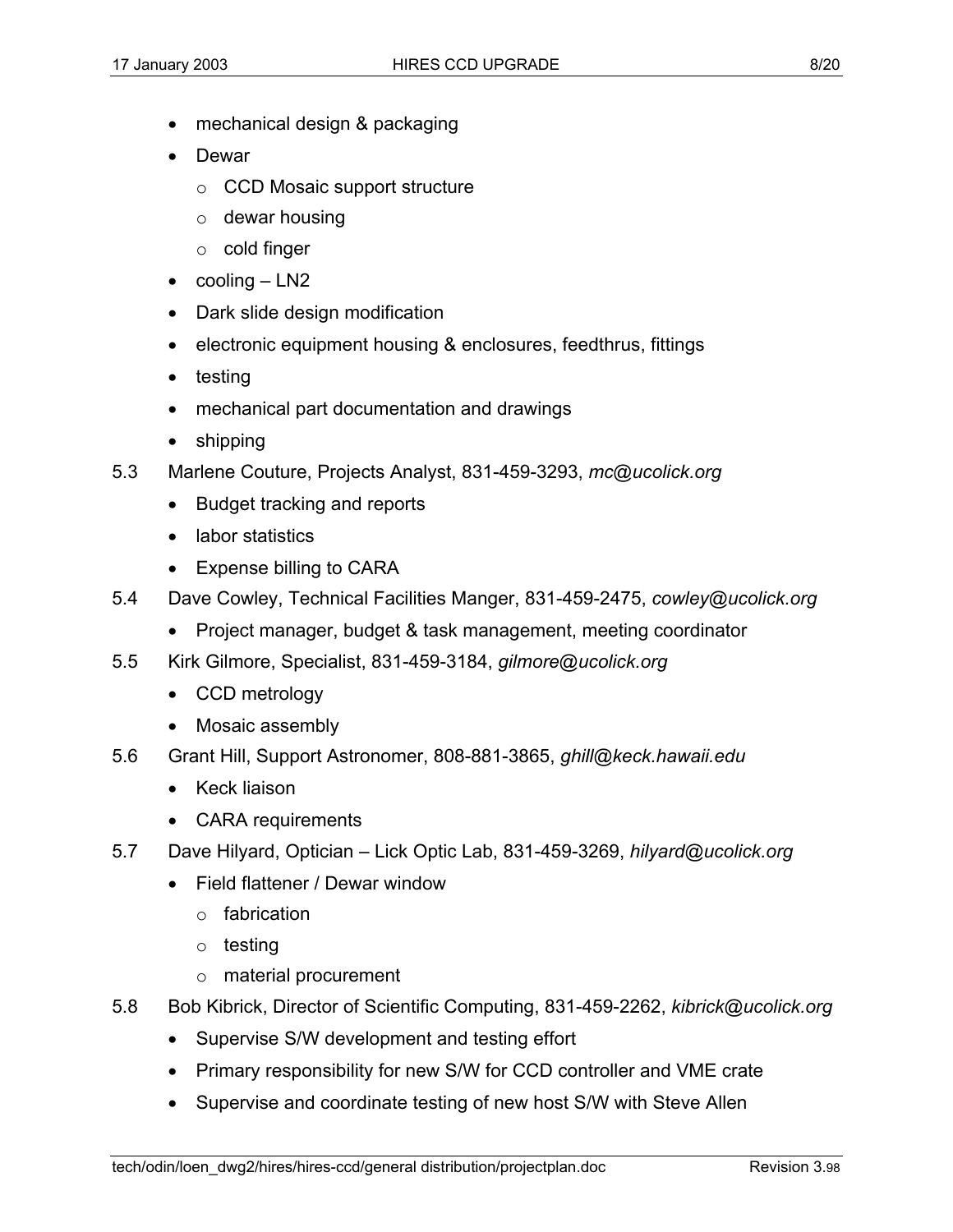- Conduct integration and testing H/W & S/W for
	- o CCD controller
	- o CCD VME crate
- Coordinate test and characterization of assembled CCD system in Santa Cruz
- Assist with installation and commissioning in Hawaii
- Primary responsibility for tests of remote operation from Waimea (& California)
- 5.9 Jeff Lewis, Instrument Laboratory Supervisor, 831-459-2112 *jeff@ucolick.org*
	- Mechanical and component design & construction consulting
		- o dewar
		- o vacuum design
		- o cooling
	- Component & test fixturing fabrication
	- System assembly, alignment, and test
- 5.10 Terry Pfister, Mechanician, 831-459-2624, *lois@ucolick.org* 
	- Dewar and vacuum component design assistance
	- Vacuum components construction
	- Vacuum system assembly and testing
- 5.11 Richard Stover, Detector Development Lab, 831-459-2139, *richard@ucolick.org*
	- Testing & characterization of the Lincoln Lab CCD's
- 5.12 Steve Vogt, Professor/Astronomer, 831-459-2151, *vogt@ucolick.org*
	- Principal Investigator & science consultant
	- "QA administrator"
	- Science requirements/user interface and systems integration
- 5.13 Mingzhi Wei, Assistant Research Astronomer, 831-459-4911, *wmz@ucolick.org*
	- CCD testing
- 5.14 Chris Wright, Senior Design Engineer, 831-459-2835, *cwright@ucolick.org*
	- Design & layout PCB's and associated hermetic connectors, cabling, and circuit board connectors.
	- Dewar electronic box
	- re-design/re-layout PCB's
	- circuit board connection harnesses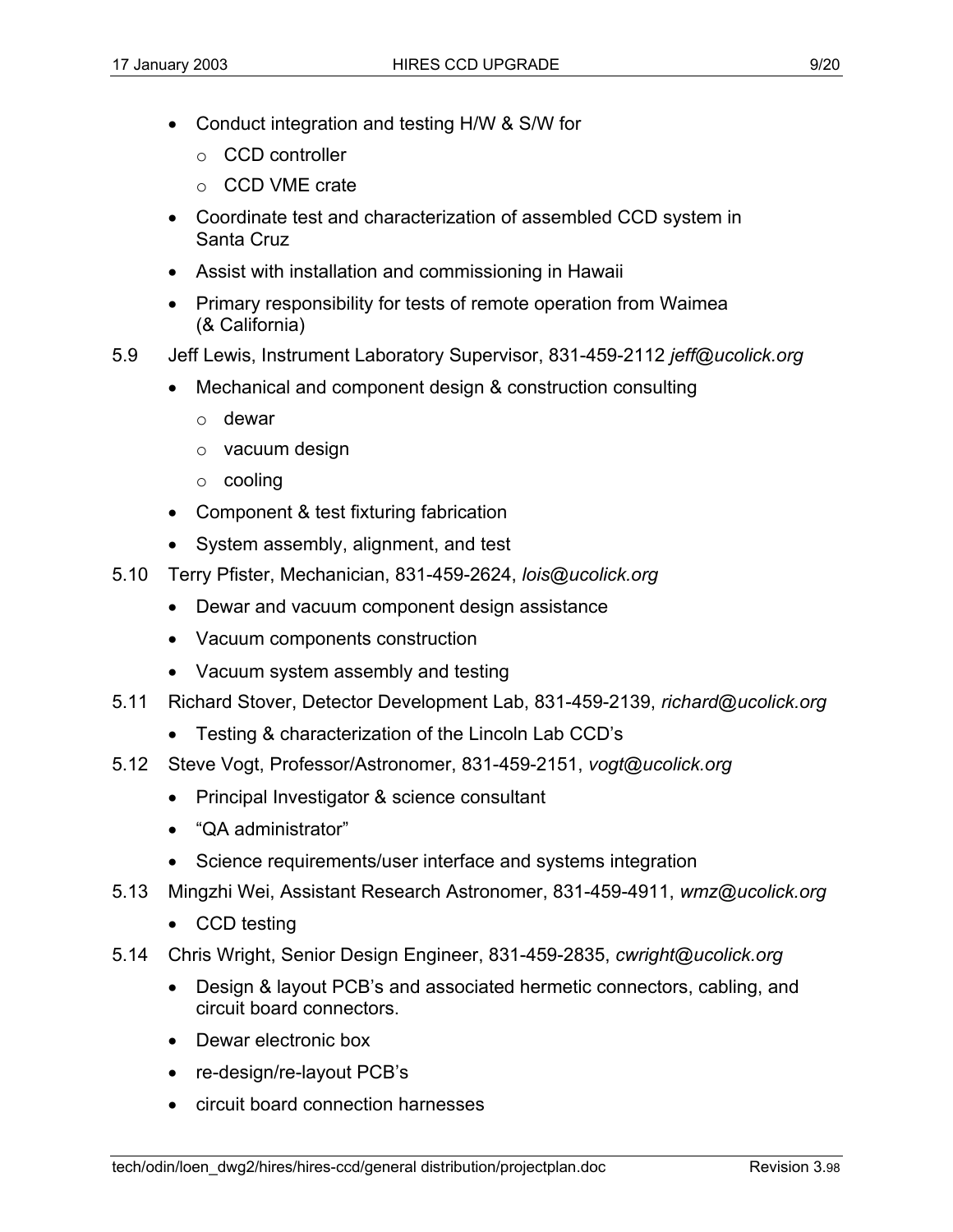- new cabling system from CCD controller to electronics box
- test & characterize electronics H/W at
- CCD controller
- electronics box
- dewar
- Assist in test and characterization of assembled system in Santa Cruz

### 6 Decision matrix

In most cases a decision matrix is used to clearly establish who will approve and who will be consulted and those that need to be informed of the significant and various aspects that change during the course of a project. It is especially useful when more than one group or department is involved.

Such is not the case here and it seems that a matrix is not needed at this time. The frequent and thorough project meetings characteristic at Lick involve all the participants who work well together and in a close knit and constructive environment. Steve Vogt and Dave Cowley will share approval power over budget, work scope, and schedule. All technical issues and details will be covered in the meetings under Dave and Steve's guidance and documented in this plan from where the appropriate parties will obtain their direction and responsibilities.

| <b>Risk</b>                      | <b>Contingency</b>                                               | Likelihood | <b>Severity</b> |
|----------------------------------|------------------------------------------------------------------|------------|-----------------|
| Pave feedthrus inadequate        | Find alternative                                                 | 1          | 3               |
| Critical component lead time     | ?                                                                | ?          | 2               |
| Contamination, out gassing       | Test in advance to catch problems;<br>change materials; redesign | ?          | 2               |
| Intermittent electronic problems | Fix and repair as discovered                                     | ?          |                 |
| Leaks in dewar vessel & vacuum   | Test in advance to catch problems;<br>Repair and weld            |            |                 |
| Dark current not low enough      | ?                                                                | ?          | ?               |
| Charge bleeding a problem        | ?                                                                | ?          | ?               |
| Residual image significant       | ?                                                                | ?          | ?               |

### 7 Risk & contingencies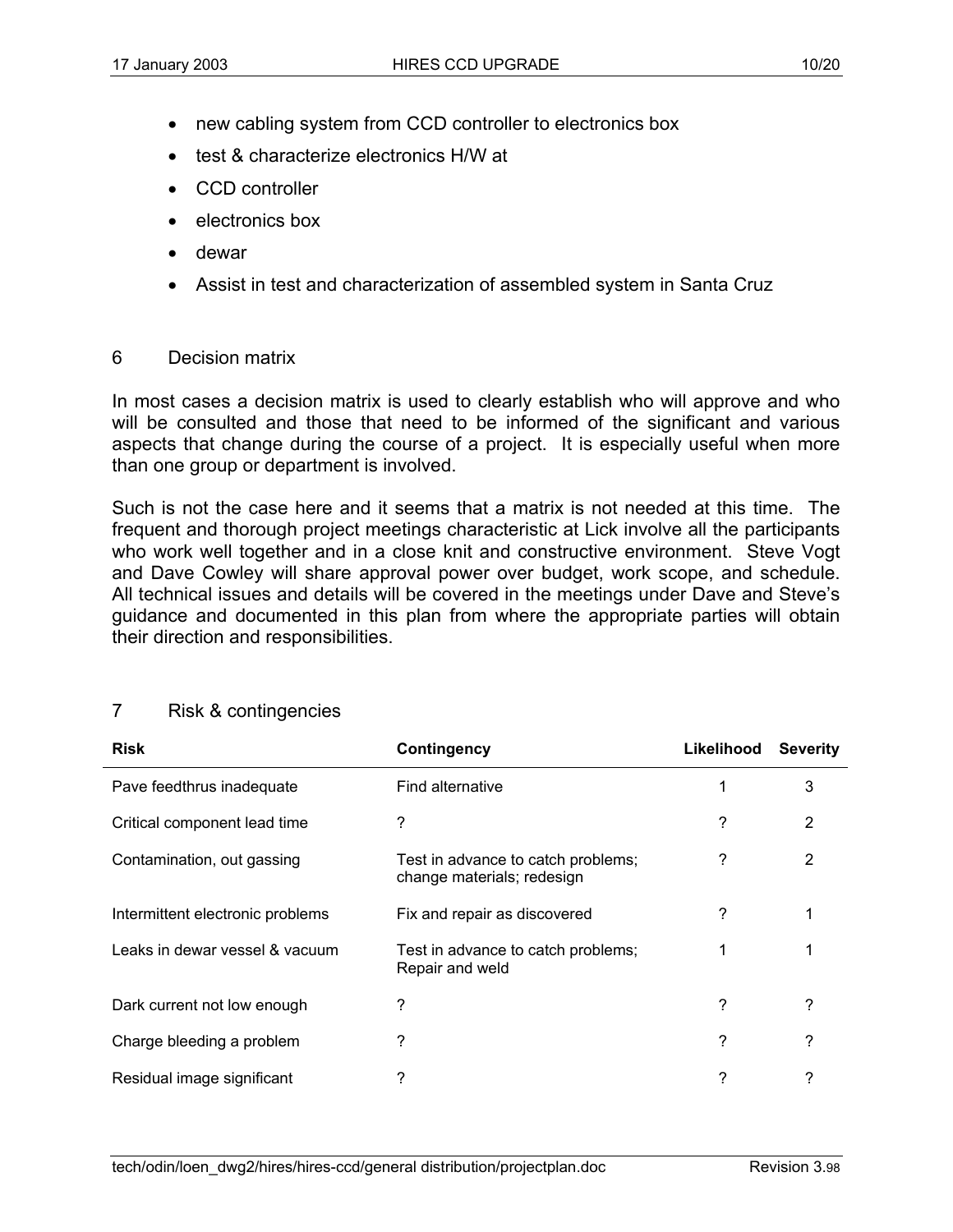Likelihood and severity are rated from 1 (low) to 5 (high)

#### 8 Work breakdown structure

The project work breakdown structure is shown in Figure 1. In outline form, the structure is as follows:

- 1 Critical Design
	- 1.1 Scientific requirements
	- 1.2 Systems design
	- 1.3 Optical design
	- 1.4 Mechanical design
		- 1.4.1 CCD H/W & backplane
		- 1.4.2 Dewar housing
		- 1.4.3 Coldfinger & vessels
		- 1.4.4 Electronics box mechanical
		- 1.4.5 VME crate structure
		- 1.4.6 Spider modifications
		- 1.4.7 Test fixturing
		- 1.4.8 LN2 Can
	- 1.5 Electronic design
		- 1.5.1 PCB layout
		- 1.5.2 Dewar electronics
		- 1.5.3 CCD controller
		- 1.5.4 Electronics box
		- 1.5.5 VME crate/chassis layout
		- 1.5.6 Power supplies
		- 1.5.7 Cable & harnesses
		- 1.5.8 Feedthrus & PCB connectors
	- 1.6 Software design
		- 1.6.1 CCD controller
		- 1.6.2 CCD controller timing board DSP
		- 1.6.3 CCD controller utility board DSP
		- 1.6.4 CCD VME crate
		- 1.6.5 VMEINF board DSP
		- 1.6.6 VME S/W for multi-CCD temperature servo loop
		- 1.6.7 Lickserve 2
		- 1.6.8 DS9 image display
		- 1.6.9 Config files for echelle simulator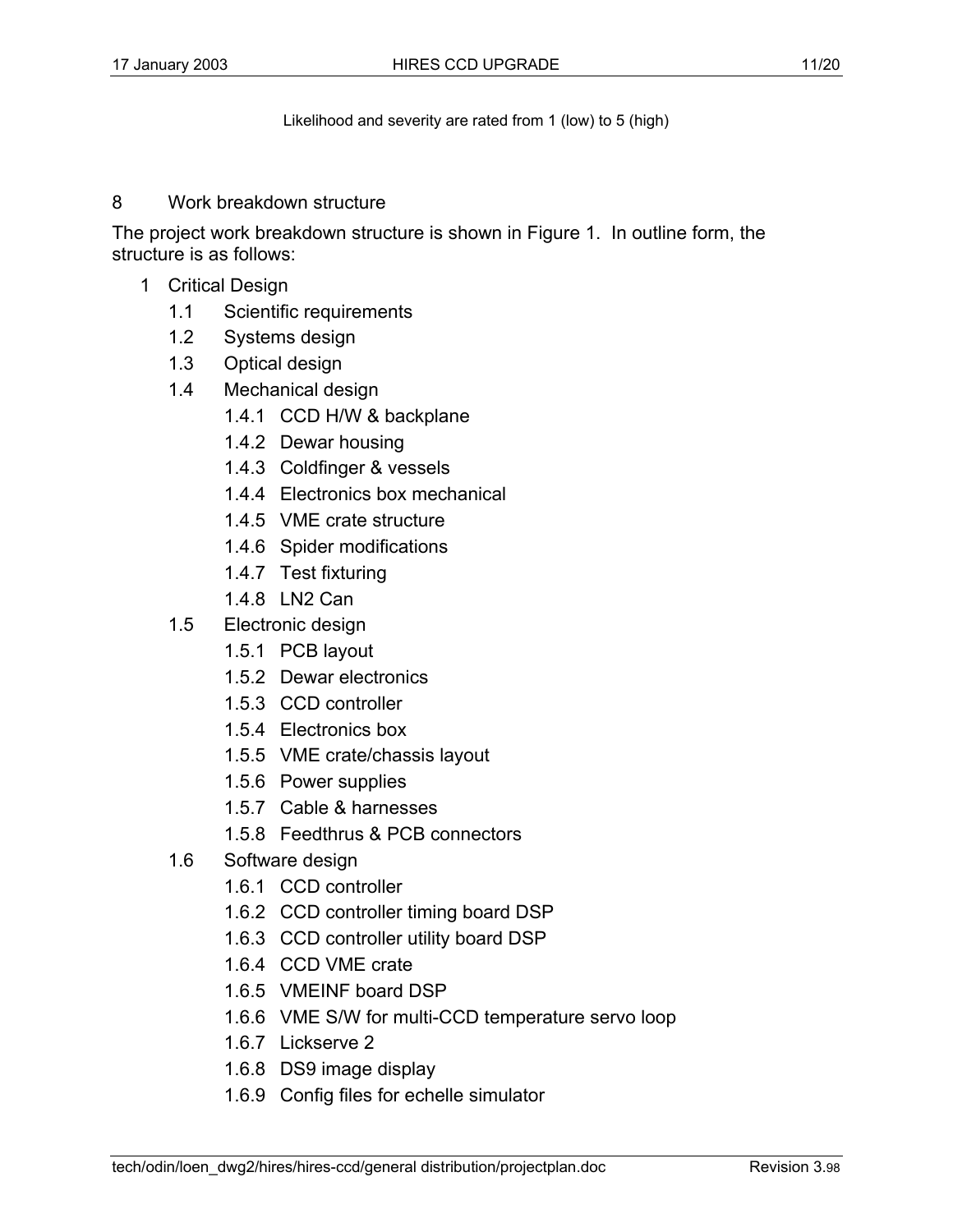- 1.6.10 Exposure control GUI
- 1.7 PDR
- 1.8 CDR
- 2 Evaluation and testing
	- 2.1 Test & characterize CCD's
	- 2.2 Evaluate Cryotiger
	- 2.3 Test PAVE connectors
	- 2.4 KECK site visits
- 3 Fabrication & Construction
	- 3.1 Field flattener fabrication
	- 3.2 Field flattener coating
	- 3.3 Mechanical fabrication
		- 3.3.1 CCD H/W & backplane
		- 3.3.2 Dewar housing
		- 3.3.3 Coldfinger & vessels
		- 3.3.4 Electronics box mechanical
		- 3.3.5 VME crate structure
		- 3.3.6 Spider modifications
		- 3.3.7 Test fixtures
		- 3.3.8 LN2 can
	- 3.4 PCD fabrication
	- 3.5 Electronic fabrication
		- 3.5.1 Dewar electronics
		- 3.5.2 CCD controller
		- 3.5.3 Electronics box
		- 3.5.4 Power supplies
		- 3.5.5 Cables & harnesses
	- 3.6 Cabling & wiring
	- 3.7 Software development
- 4 Assembly & Test
	- 4.1 Mount CCD H/W
	- 4.2 Mount CCD's on backplane
	- 4.3 Dewar mechanical assy
	- 4.4 First cool down test
	- 4.5 Extended cool down test(s)
	- 4.6 Electronics assy
	- 4.7 Wiring & routing
	- 4.8 Systems integration tests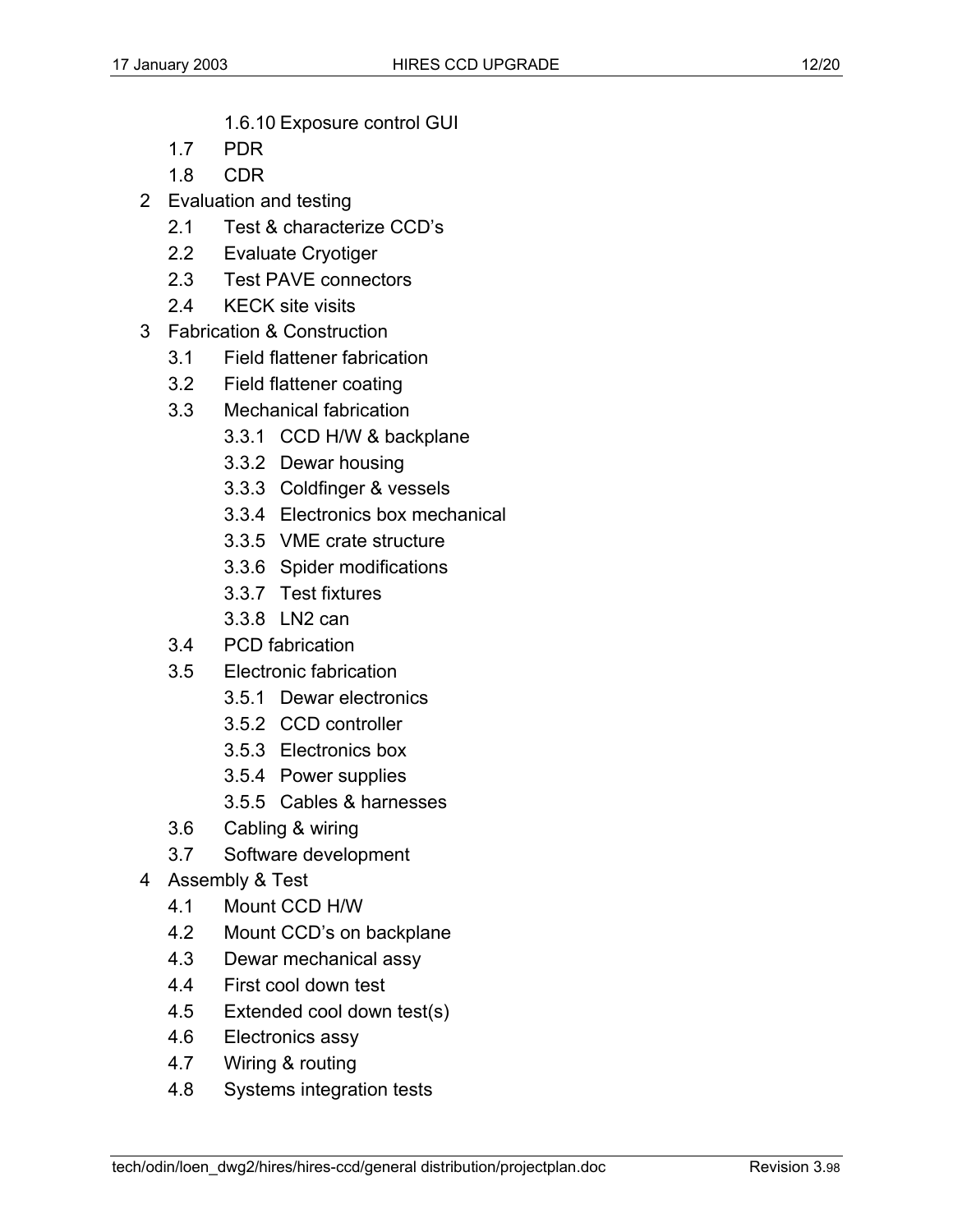- 5 Documentation
	- 5.1 Mechanical drawings
	- 5.2 Schematics & electrical drawings
	- 5.3 S/W code & documentation
	- 5.4 S/W help & reference documentation
	- 5.5 Part & equipment specs
	- 5.6 Test reports
	- 5.7 Pre-ship review
- 6 Shipping & Commissioning
	- 6.1 Logistics & insurance
	- 6.2 Dis-assy & tear down
	- 6.3 Packaging
	- 6.4 Assy & installation
	- 6.5 Test & commission
	- 6.6 Postmortem review

# 9 Milestones & deliverables

9.1 Milestones

| <b>Major Milestones</b>      | <b>Comments</b>                   | Date              |
|------------------------------|-----------------------------------|-------------------|
| Pave connectors tested       | Completed early May 02            | na                |
| CCD's received               |                                   | Jul/Aug 02        |
| Field flattener fabricated   |                                   | 6/19/02           |
| S/W mapped out               | Flowcharts? Other                 | Jan <sub>03</sub> |
| Electronic design completed  | Dewar electronics                 | 9/6/02            |
|                              | Electronics box                   | 1/10/03           |
|                              | Leach 2 VME Crate                 | na                |
|                              | CCD Controller footlocker         | 3/21/03           |
| CCD's tested & characterized |                                   | 11/15/2           |
| Mechanical design completed  | Dewar                             | 12/10/02          |
|                              | Electronics box                   | 2/14/03           |
|                              | CCD controller footlocker         | 2/28/03           |
| Field flattener coated       | To be delayed as long as possible | (3/28/0)3         |
| Design review 1              | Preliminary design review         | TBD               |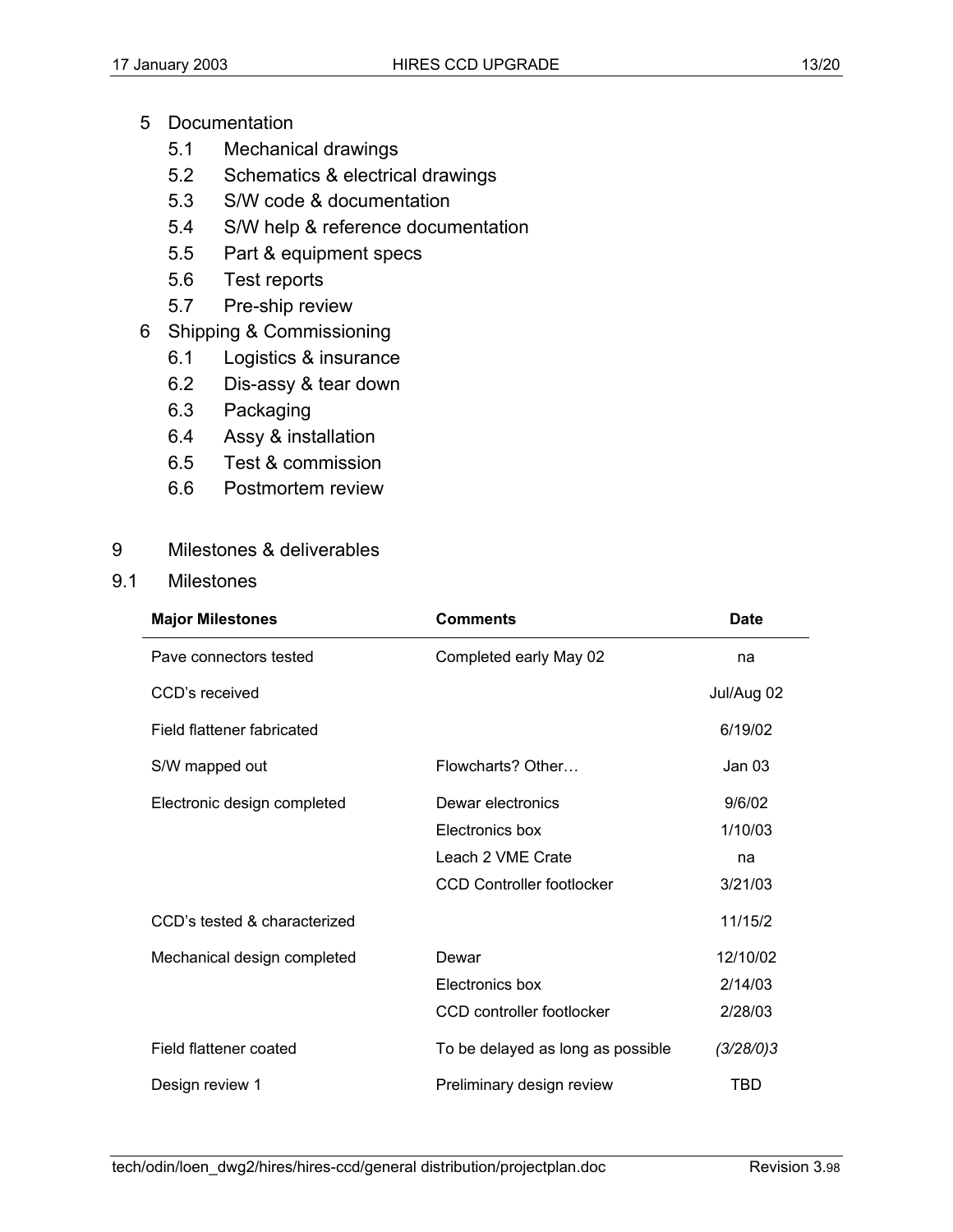| <b>Major Milestones</b>      | <b>Comments</b>                     | <b>Date</b>   |
|------------------------------|-------------------------------------|---------------|
| S/W completed                | Rev 1 source code                   | 4/9/03        |
| PCB's received               |                                     | <b>TBD</b>    |
| Mechanical fab completed     | Dewar                               | 12/12/02      |
|                              | Electronics box                     | 3/17/03       |
|                              | CCD controller footlocker           | 3/21/03       |
| S/W tested                   |                                     | 7/23/03       |
| Electronic fab complete      | Dewar                               | 9/27/02       |
|                              | Electronics box                     | 2/7/03        |
|                              | Leach 2 VME crate                   | 9/18/02       |
|                              | CCD controller footlocker           | 4/11/03       |
| System vacuum test completed |                                     | <b>TBD</b>    |
| Design review 2              | Critical/Intermediate design review | <b>TBD</b>    |
| Full system assembly         |                                     | <b>Jul 03</b> |
| System testing completed     |                                     | 7/23/03       |
| Pre-ship review              |                                     | 8/20/03       |
| Packing complete             |                                     | 9/3/03        |
| Ship                         |                                     | 9/3/03        |
| Commission                   |                                     | 10/1/03       |

## 9.2 Deliverables

| <b>Deliverables</b>                  | <b>Comments</b> |
|--------------------------------------|-----------------|
| CCD controller S/W                   |                 |
| CCD controller timing board DSP S/W  |                 |
| CCD controller utility board DSP S/W |                 |
| CCD VME crate S/W                    |                 |
| <b>VMEINF board DSP S/W</b>          |                 |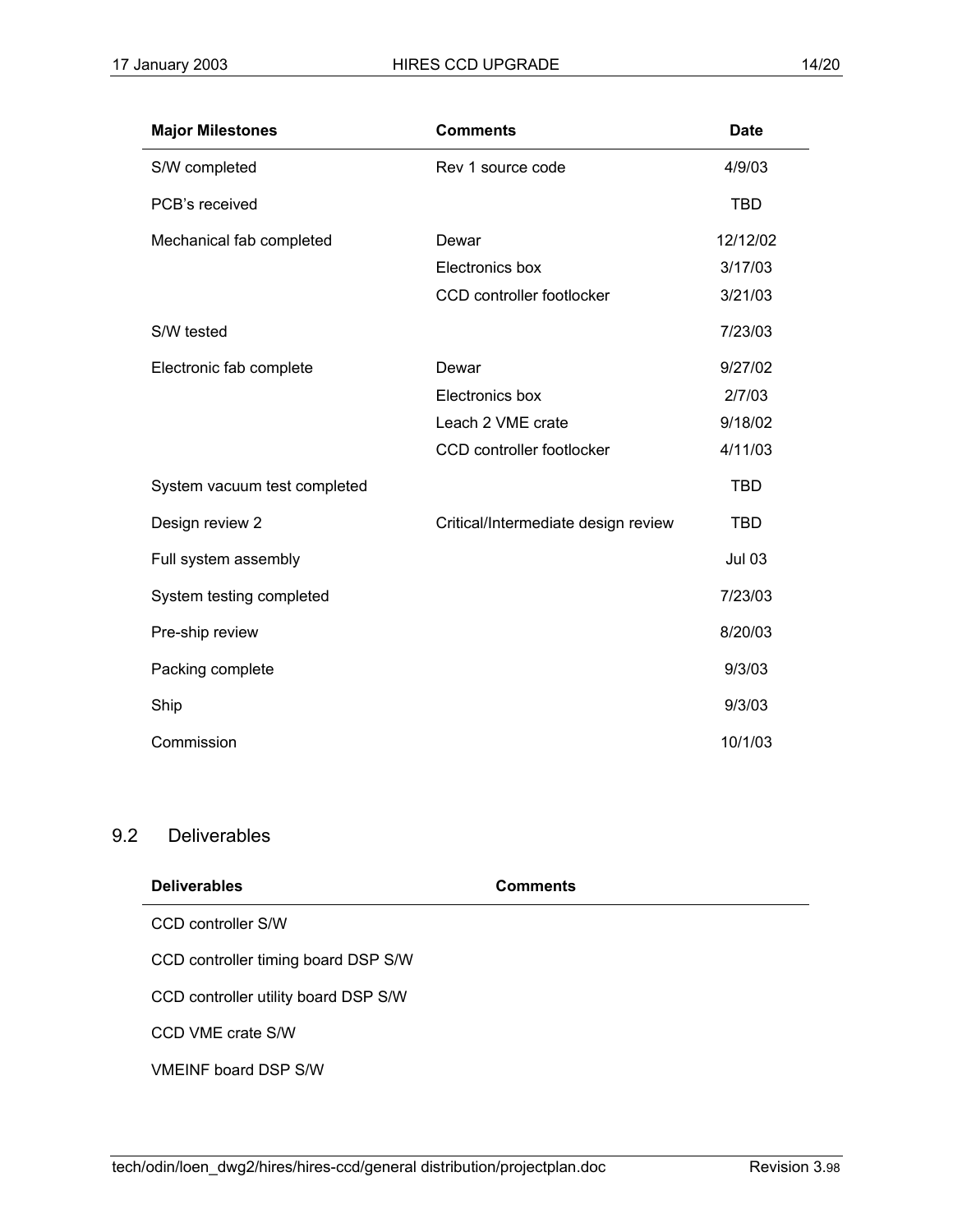| VME S/W for Motorola architecture<br>VME S/W for multi-CCD temp. servo loop<br>Lickserve 2 S/W<br>DS9 image display S/W |
|-------------------------------------------------------------------------------------------------------------------------|
|                                                                                                                         |
|                                                                                                                         |
|                                                                                                                         |
|                                                                                                                         |
| Config files for echelle simulator                                                                                      |
| Exposure control GUI                                                                                                    |
| S/W documentation                                                                                                       |
| Field flattener, fab'd and coated                                                                                       |
| CCD characterization                                                                                                    |
| CCD controller electronic                                                                                               |
| Dewar electronics                                                                                                       |
| VME crate electronics                                                                                                   |
| Cabling                                                                                                                 |
| Dewar vessel & CCD tray                                                                                                 |
| Coldfinger & cooling system                                                                                             |
| Electronics box housing                                                                                                 |
| Mechanical drawing package/documentation                                                                                |
| Electronic schematics & drawings                                                                                        |
| Shipping & packing equipment                                                                                            |
| <b>Test results</b>                                                                                                     |
| System integration                                                                                                      |

# 10 Schedule

| Item | Task                          | <b>Duration</b>                     | <b>Start</b> | Finish   |
|------|-------------------------------|-------------------------------------|--------------|----------|
| 1.   | <b>Science Grade CCDs (3)</b> | <b>109.13 days</b> 6/17/02 11/15/02 |              |          |
| 2    | Characterize and select CCDS  | 528 hrs                             | 6/17/02      | 9/16/02  |
| 3    | CCD metrology                 | 225 hrs                             | 9/17/02      | 10/25/02 |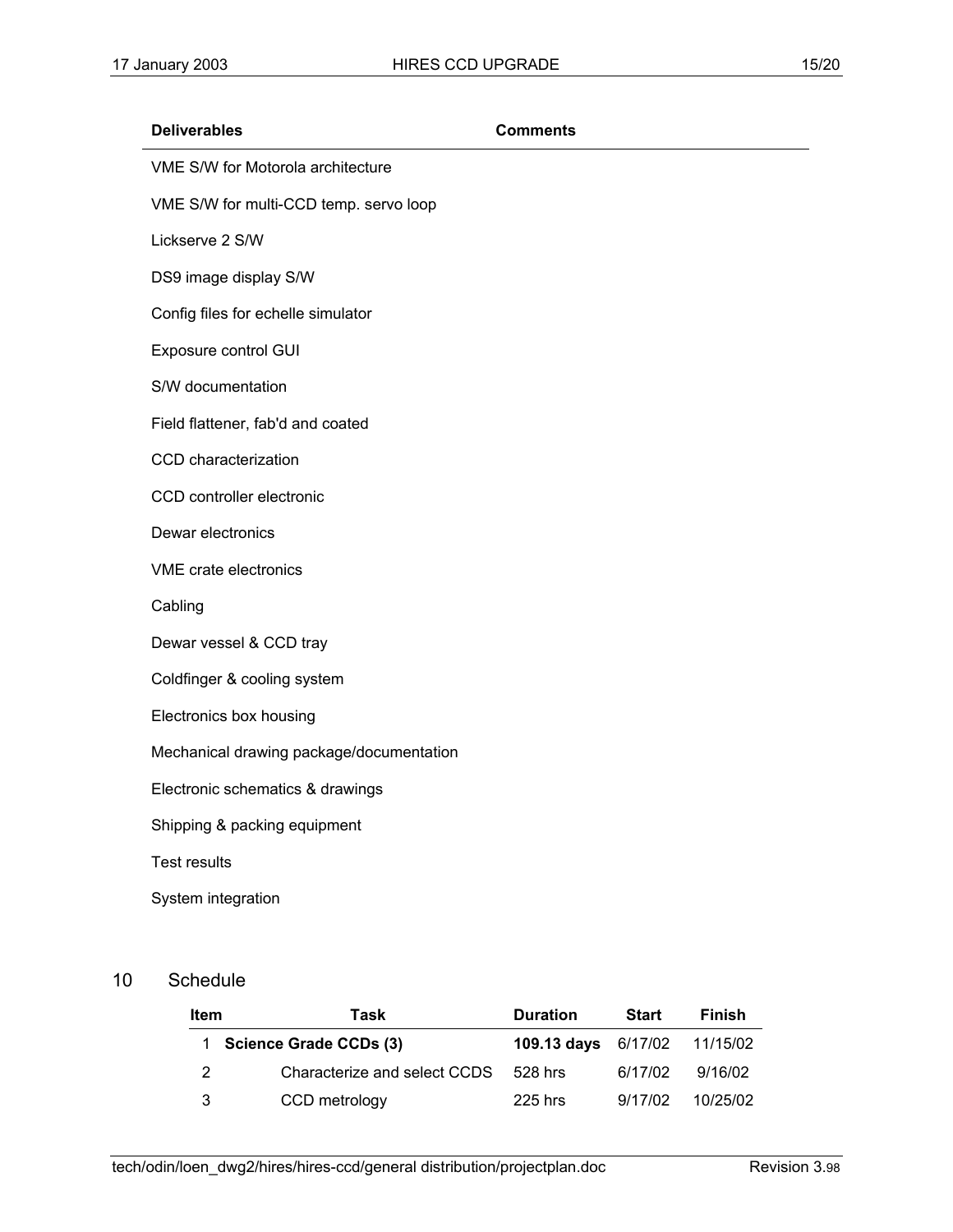| Item | <b>Task</b>                          | <b>Duration</b> | <b>Start</b> | <b>Finish</b> |
|------|--------------------------------------|-----------------|--------------|---------------|
| 4    | mount CCD hardware                   | 1 wk            | 10/25/02     | 11/1/02       |
| 5    | mount CCDs on backplane              | 2 wks           | 11/1/02      | 11/15/02      |
| 6    | Documentation of existing dewar      | 30 days         | 12/27/01     | 2/6/02        |
| 7    | Conceptual Electronics Design        | 86 days         | 3/1/02       | 6/28/02       |
| 8    | <b>Dewar Design</b>                  | 181.5 days      | 4/3/02       | 12/12/02      |
| 9    | Electronic design                    | 50 days         | 7/1/02       | 9/6/02        |
| 10   | CCD board                            | 6 wks           | 7/1/02       | 8/9/02        |
| 11   | CCD board flex circuit               | 4 wks           | 8/12/02      | 9/6/02        |
| 12   | <b>Mechanical Design</b>             | 1434 hrs        | 4/3/02       | 12/10/02      |
| 13   | <b>Mechanical Fabrication</b>        | 920 hrs         | 7/5/02       | 12/12/02      |
| 14   | <b>Electronic Fabrication</b>        | 3 wks           | 9/9/02       | 9/27/02       |
| 15   | Choice of LN2 or Cryotiger           |                 |              | 9/17/02       |
| 16   | <b>Completion of Vacuum Dewar</b>    |                 |              | 12/12/02      |
| 17   | <b>Dewar electronics box</b>         | 125.13 days     | 9/9/02       | 3/17/03       |
| 18   | Electronic design                    | 80 days         | 9/9/02       | 1/10/03       |
| 19   | analog switch board                  | 6 wks           | 9/9/02       | 10/18/02      |
| 20   | power board                          | 4 wks           | 10/21/02     | 11/15/02      |
| 21   | internal flex circuits               | 6 wks           | 11/18/02     | 1/10/03       |
| 22   | Mechanical design                    | 600 hrs         | 10/21/02     | 2/14/03       |
| 23   | <b>Mechanical fabrication</b>        | 361 hrs         | 1/13/03      | 3/17/03       |
| 24   | Electrical fabrication               | 4 wks           | 1/13/03      | 2/7/03        |
| 25   | <b>Completion of Dewar System</b>    |                 |              | 3/17/03       |
|      | 26 Field Flattener                   | 12.5 days       | 6/3/02       | 6/19/02       |
| 27   | Optical fabrication                  | 100 hrs         | 6/3/02       | 6/19/02       |
|      | 28 Completion of Field Flattener fab |                 |              | 6/19/02       |
|      | 29 Field Flattener coating           | 15 days         | 3/10/03      | 3/28/03       |
| 30   | Coating at $LL^1$                    | <b>120 hrs</b>  | 3/10/03      | 3/28/03       |
|      | 31 Leach 2 vme Crate                 | 101 days        | 7/8/02       | 11/25/02      |
| 32   | Order parts/receive parts            | 6 wks           | 7/8/02       | 8/16/02       |
| 33   | Electronic fabrication               | $100$ hrs       | 9/2/02       | 9/18/02       |
| 34   | software                             | 240 hrs         | 10/15/02     | 11/25/02      |
|      | 35 VME Crate Complete                |                 |              | 11/25/02      |

<sup>————————————————————&</sup>lt;br><sup>1</sup> The coating on the flattener will probably be delayed as long as possible, a date is provided only for convenience and completion of the schedule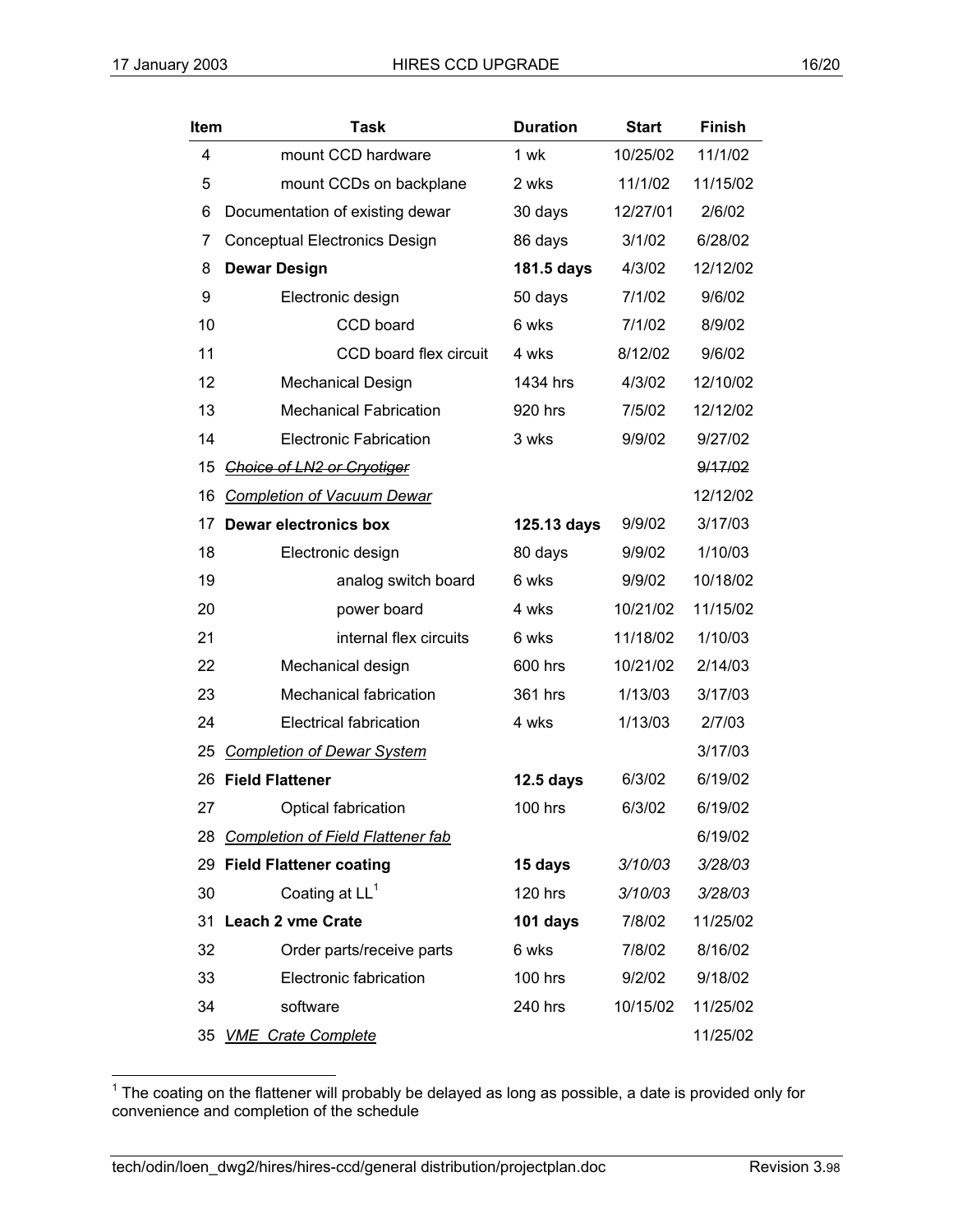| Item | <b>Task</b>                       | <b>Duration</b> | <b>Start</b> | <b>Finish</b> |
|------|-----------------------------------|-----------------|--------------|---------------|
|      | 36 Leach 2 CCD Controller         | 220 days        | 7/8/02       | 5/23/03       |
| 37   | Electronic design                 | 50 days         | 1/13/03      | 3/21/03       |
| 38   | CCD cable board                   | 5 wks           | 1/13/03      | 2/14/03       |
| 39   | CCD cabling                       | 5 wks           | 2/17/03      | 3/21/03       |
| 40   | order parts                       | 8 wks           | 7/8/02       | 8/30/02       |
| 41   | electronic fabrication            | 3 wks           | 3/24/03      | 4/11/03       |
| 42   | software                          | 240 hrs         | 4/14/03      | 5/23/03       |
| 43   | <b>CCD</b> controller complete    |                 |              | 5/23/03       |
| 44   | <b>CCD controller foot locker</b> | 30 days         | 2/17/03      | 3/28/03       |
| 45   | mechanical design                 | 80 hrs          | 2/17/03      | 2/28/03       |
| 46   | mechanical fabrication            | 120 hrs         | 3/3/03       | 3/21/03       |
| 47   | electronic fabrication            | 40 hrs          | 3/24/03      | 3/28/03       |
| 48   | <b>Hires SW Upgrades</b>          | 60 days         | 1/15/03      | 4/9/03        |
| 49   | <b>Steve Allen</b>                | 480 hrs         | 1/15/03      | 4/9/03        |
| 50   | D Clarke                          | 220 hrs         | 1/15/03      | 2/21/03       |
| 51   | <b>Bob Kibrick</b>                | 480 hrs         | 1/15/03      | 4/9/03        |
|      | 52 Assembly and test              | 72.5 days       | 4/14/03      | 7/23/03       |
| 53   | Assembly and test                 | 12.5 wks        | 4/14/03      | 7/9/03        |
| 54   | characterization                  | 10 days         | 7/9/03       | 7/23/03       |
| 55   | Pre Ship Review workup            | 4 wks           | 7/23/03      | 8/20/03       |
| 56   | <b>Preship review</b>             |                 |              | 8/20/03       |
|      | 57 Pack and Ship                  | 10 days         | 8/20/03      | 9/3/03        |
| 58   | <b>Ship date</b>                  |                 |              | 9/3/03        |
| 59   | Commissioning                     | 20 days         | 9/3/03       | 10/1/03       |
| 60   | <b>Ready for first light</b>      |                 |              | 10/1/03       |
| 61   | Documentation                     | 20 days         | 10/1/03      | 10/29/03      |

#### 11 Revision history

This document is the project plan and as such will be continuously a work in progress and subject to constant revision. Revisions shall be noted on a two tier system in the following format:

*XX.YY*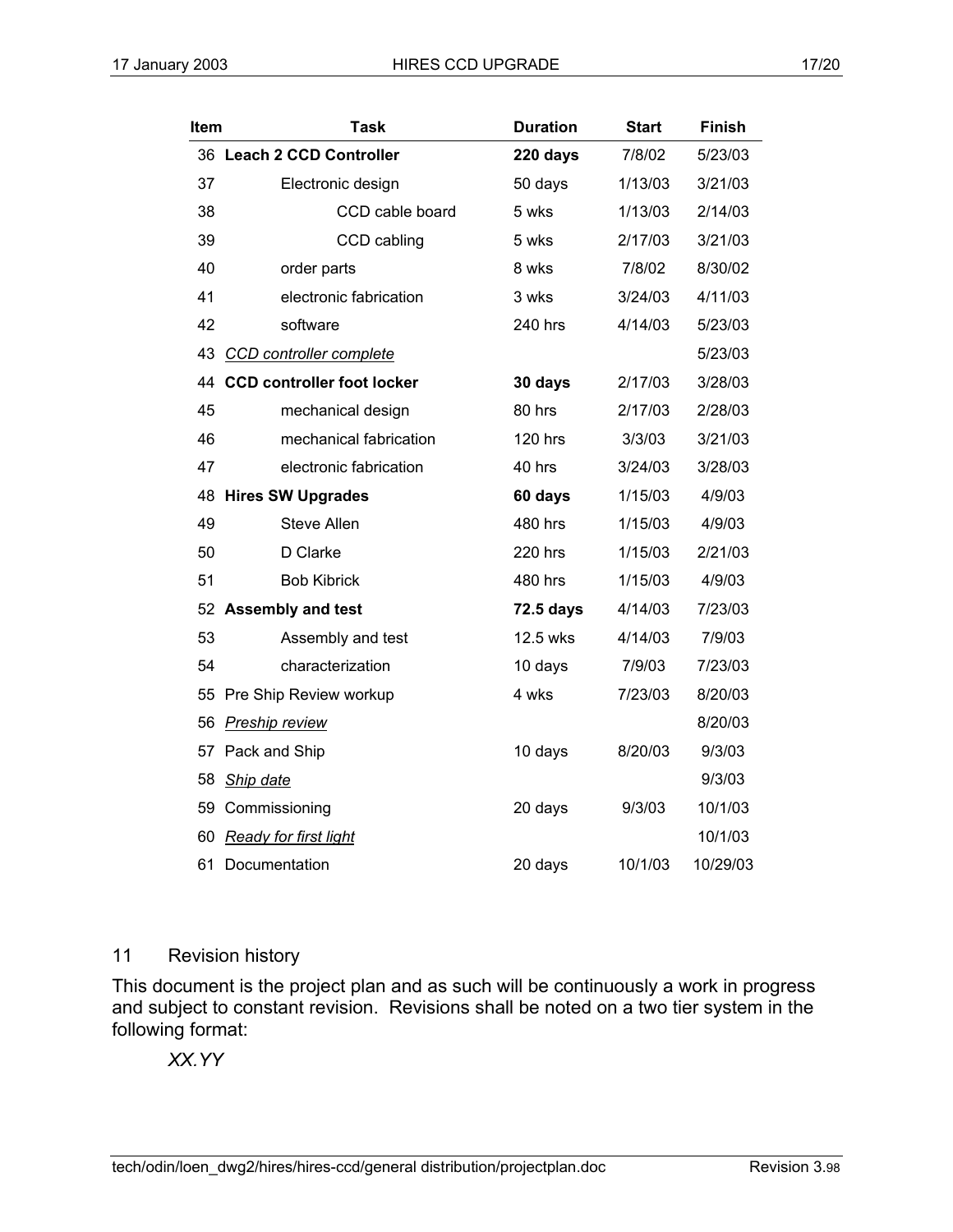The first number, XX, will denote a major revision change. This will involve document changes that will require mention in this section and trigger a message informing the project team of the revision.

The number YY represents the cumulative number of saves of this document. This number is a document parameter and automatically built into the page footer. This number will be incremented whenever changes are implemented. They can be as minor as format, spelling, or typo corrections.

#### **Revision Description**

- 0 Rough draft development
- 1 Revised schedule (5/16/02) added; milestones updated; added MS Project file reference; revised introduction
- 2 Added Grant Hill to team; Removed references to CCR and use of Cryotiger by IGC Polycold; moved references to new network location
- 3 Added CARA requirements, Reference 13.7

#### 12 Glossary

| AR             | Anti-reflection                                                                                                                                                                                           |
|----------------|-----------------------------------------------------------------------------------------------------------------------------------------------------------------------------------------------------------|
| CА             | Clear aperture                                                                                                                                                                                            |
| CARA           | California Association for Research in Astronomy                                                                                                                                                          |
| CDR            | Critical design review; what's in name, this one is usually reserved for<br>freezing the design                                                                                                           |
| CFF            | Conflat flange                                                                                                                                                                                            |
| CTE            | Charge transfer efficiency                                                                                                                                                                                |
| dark<br>slide  | Slow moving cover for dewar window                                                                                                                                                                        |
| DS9            | An astronomical imaging and data visualization application                                                                                                                                                |
| DSP            | Digital signal processor                                                                                                                                                                                  |
| <b>FIGDISP</b> | Mosaic display and de-scrambling software                                                                                                                                                                 |
| H/W            | hardware                                                                                                                                                                                                  |
| LLNL           | Lawrence Livermore National Labs                                                                                                                                                                          |
| <b>PAVE</b>    | Pave Technology, Inc.; Pressure and Vacuum Electrical Seals; pressure &<br>vacuum electrical feedthru seals for automotive, aerospace, defense,<br>industrial, marine, medical, & scientific applications |
| PDR            | Preliminary design review                                                                                                                                                                                 |
| PI             | Principal investigator                                                                                                                                                                                    |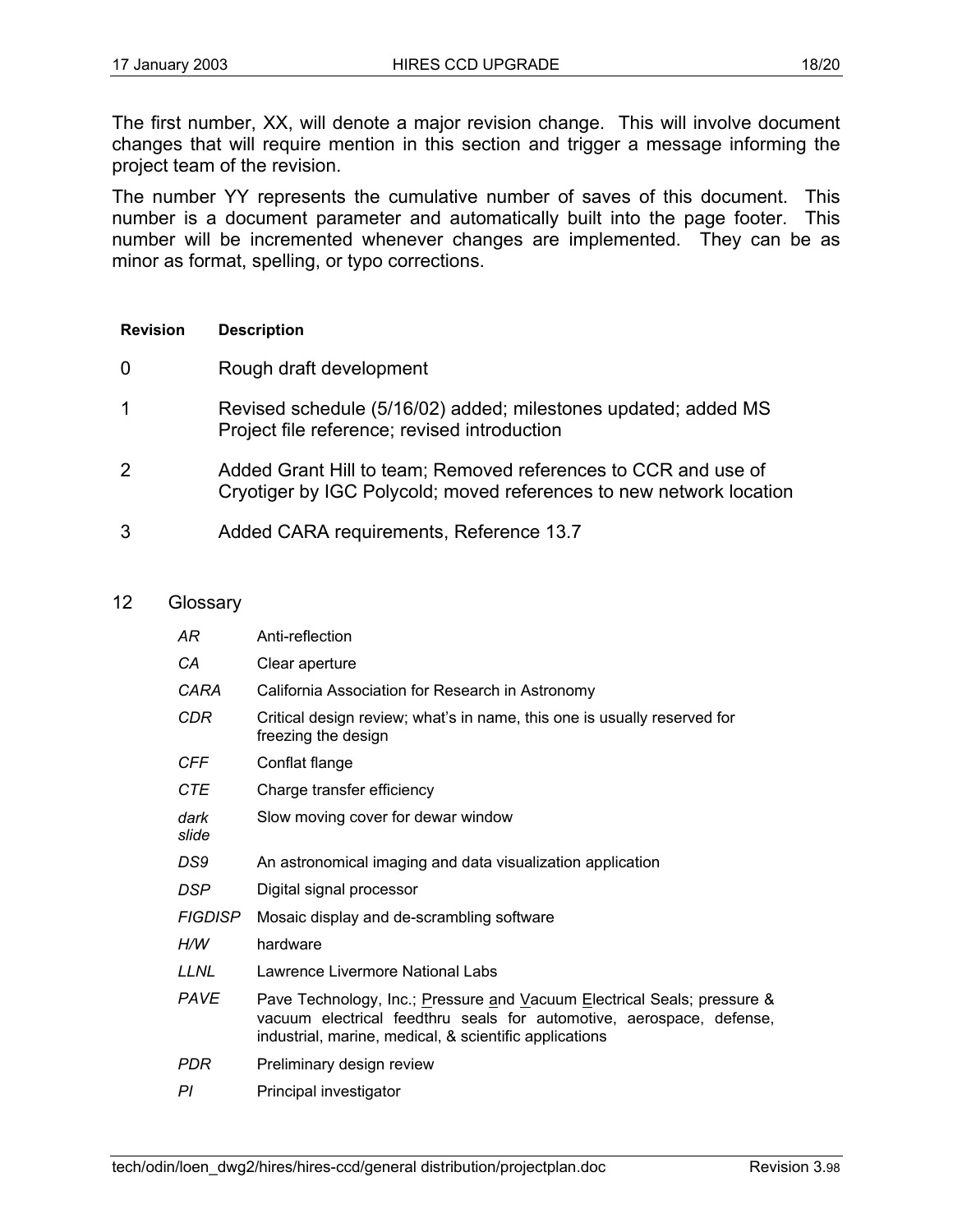- *QA* Quality assurance
- *S/W* software
- SDSU-2 Dewar boards from San Diego State University, 2<sup>nd</sup> revision (or generation); also known as Leach (after Bob Leach) boards
- *shutter* Fast moving (60 sec), controls CCD exposure, existing hardware at the slit
- *TBD* To be determined
- *Torr* Pressure equivalent to 1 mm column of mercury
- *VME* Or VMEbus (VersaModular Eurocard bus) is a bus (computer data path) system, designed by Motorola, Signetics, Mostek, and Thompson CSF, that is used in industrial, commercial, and military applications worldwide. VMEbuses are used in traffic control systems, weapons control systems, telecommunication switching systems, data acquisition, video imaging, and robots. VMEbus systems withstand shock, vibration, and extended temperatures better than the buses used in desktop computers, making them ideal for harsh environments.
- *VMEINF* VME Interface
- 13 References
- 13.1 *HIRES CCD Upgrade Project*, proposal to CARA, Steven S. Vogt, 29 October 2001
- 13.2 *Datatables*, mechanical drawings and project data spreadsheet, Excel worksheet, file location: tech/odin/loen\_dwg2/hires/hires-ccd/general-distribution/datatables.xls
- 13.3 *Dim's & Values*, table of significant dimensions, values, etc., Excel worksheet, file location: tech/odin/loen\_dwg2/hires/hires-ccd/general-distribution/datatables.xls
- 13.4 *Account Codes,* Excel worksheet, file location: tech/odin/loen\_dwg2/hires/hires-ccd/general-distribution/datatables.xls
- 13.5 Hires CCD Upgrade Schedule, MS Project file, tech/odin/loen\_dwg2/hires/hires-ccd/general-distribution/HIRES-5-16-02.mpp
- 13.6 *2 l/s Ion Pump*, Varian Vacuum Technologies, 87-900-091-01, March 2000
- 13.7 *HIRES CCD Upgrade CARA Requirements,* Grant Hill, www2.keck.hawaii.edu/inst/hires/upgrade/requirements